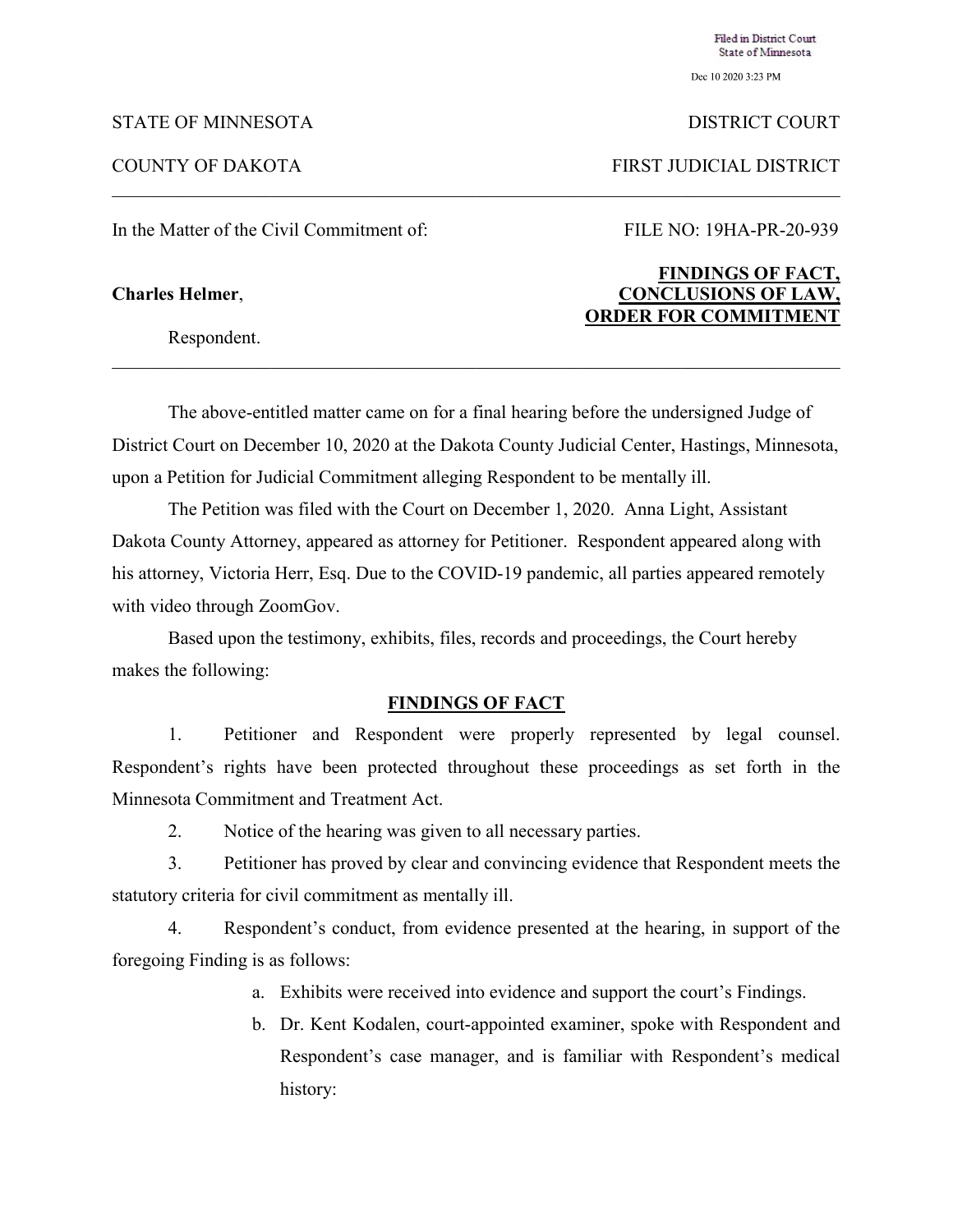- i. Respondent refuses medication and refused to eat at times. Respondent is incapable of acknowledging his need for treatment.
- ii. Respondent has called emergency services to assist him in moving furniture.
- iii. Respondent was irritable, distracted, and easily agitated. Respondent was tangential and unfocused in the conversation. Inability to provide an organized narrative.
- iv. Respondent has threatened to assault staff members of the facility. Otherwise, he does not engage with others and keeps to himself.
- v. Police brought Respondent to the treatment facility.
- vi. No lesser restrictive alternative to commitment is available at this time.
- vii. Dr. Kodalen testified consistently with the contents of his report, and Respondent continues to meet the criteria for civil commitment as mentally ill.
- c. Respondent began to testify but left the hearing and refused to return.

5. The Court has considered less restrictive alternatives. There is no suitable alternative to judicial commitment and commitment dually to University of Minnesota Medical Center - Fairview and to the Minnesota Commissioner of Human Services is the least restrictive program which can meet Respondent's treatment needs consistent with Minn. Stat. § 253B.03, subd. 7. The following less restrictive treatment programs were considered and rejected:

- a. Community-based nonresidential treatment,
- b. Community residential treatment,
- c. Partial hospitalization,
- d. Acute care hospitalization,
- e. Stayed commitment.

6. The following least restrictive alternatives were considered and rejected for the following reasons:

- a. Dismissal of the Petition is rejected because Respondent
	- i. Becomes a danger to himself when he discontinues medications, evidenced by increased delusional symptoms that have resulted in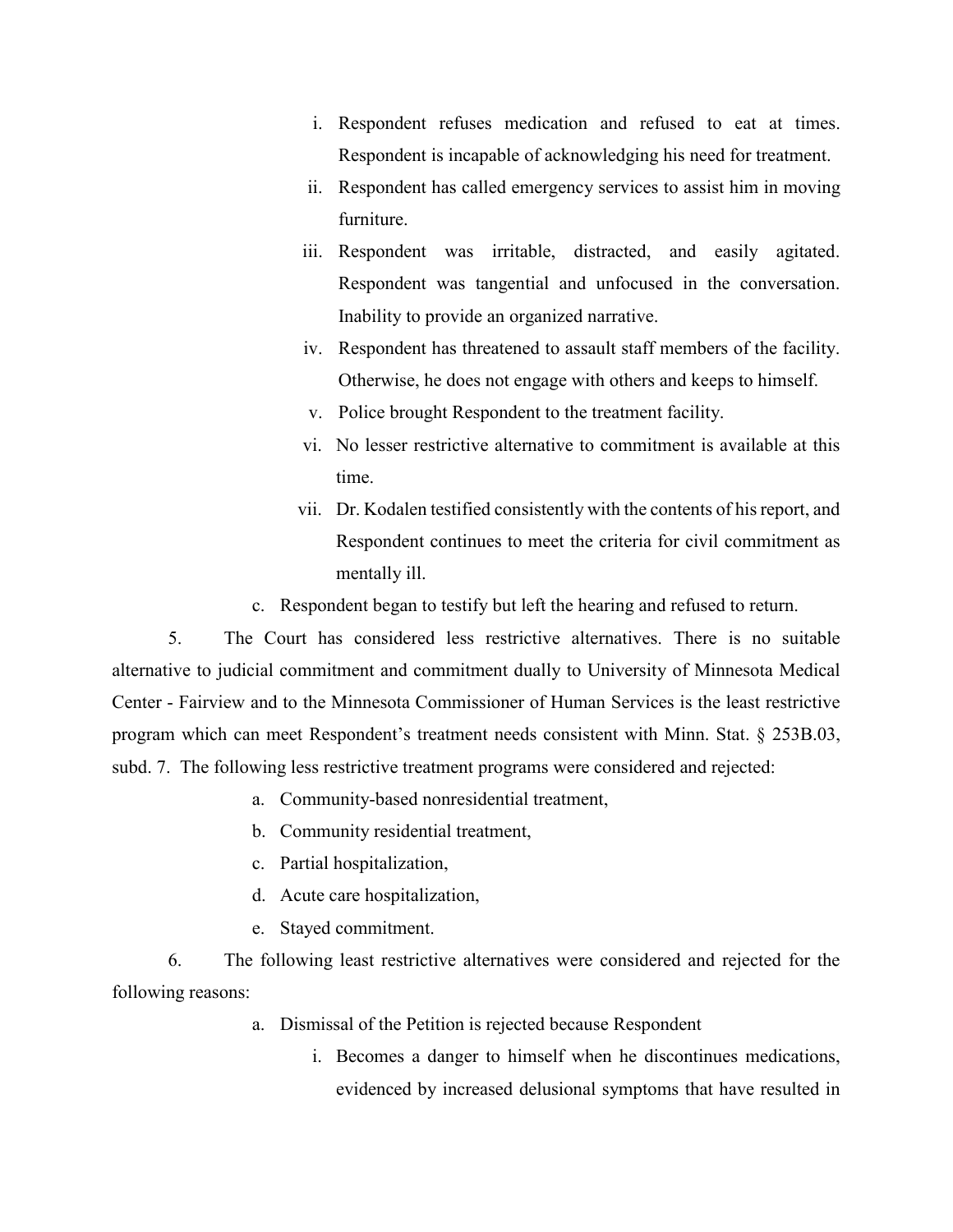previous recommendations of group home placement. Respondent has reported plans to discontinue services and medications if not court ordered, and recently executed these plans the day after his most recent court order expired (10/08/2020).

- ii. has made recent attempts or threats to harm others.
- b. Voluntary out-patient care is rejected because
	- i. of Respondent's expressed wish to avoid treatment,
	- ii. of Respondent's inability to care for self outside of a hospital setting, and
	- iii. this type of care is not adequate for the Respondent's needs.
- c. Voluntary admission to a treatment facility is rejected because
	- i. Respondent does not believe there is a need for treatment, and
	- ii. of Respondent's inability to cooperate and follow through with this type of care.

Based upon the foregoing Findings of Fact, the Court hereby makes the following:

## **CONCLUSIONS OF LAW**

1. The Respondent meets the statutory criteria for civil commitment as mentally ill as defined by Minn. Stat. §253B, subd. 13.

Based upon the foregoing Findings of Fact and Conclusions of Law, the Court hereby makes the following:

## **ORDER**

1. Respondent, **Charles Helmer**, meets the statutory criteria for civil commitment as mentally ill.

2. The effective date of the commitment is December 10, 2020.

3. No suitable alternative to judicial commitment exists and Respondent's commitment dually to University of Minnesota Medical Center - Fairview and to the Minnesota Commissioner of Human Services for an initial period not to exceed six months is the least restrictive treatment program which can meet Respondent's treatment needs consistent with Minnesota laws. Respondent shall be committed accordingly.

4. Respondent shall remain hospitalized at University of Minnesota Medical Center -